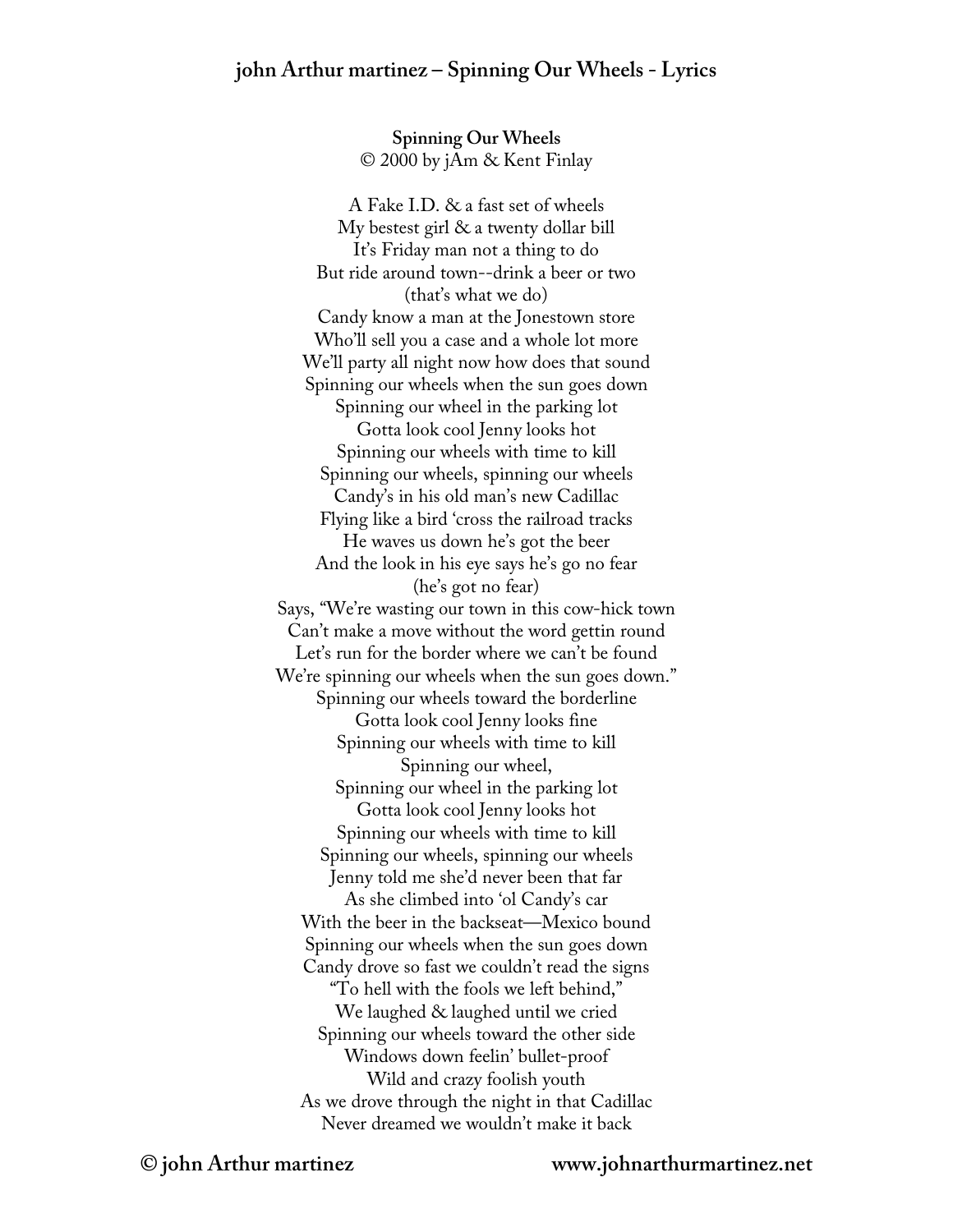## **john Arthur martinez – Spinning Our Wheels - Lyrics**

**The Ride** © 1996 by jAm & Michael Wayne Blakely

Just to prove the world is round and souls are bullet-proof And dreams are more than shadows in the darkness we ride To prove that love is more than just a haze of smoke & ashes It's the magic that explodes when souls collide Oh, we ride Like a Colorado eagle on the glide Yes, we ride Like a caballero hanging on for pride And even if we never reach our destination The reward is in the ride To catch the careless wind and taste the tears of truth And touch the hearts of friend & foe with kindness we ride But chasing after shooting stars & mines of gold & endless youth We find that fortune comes from deep inside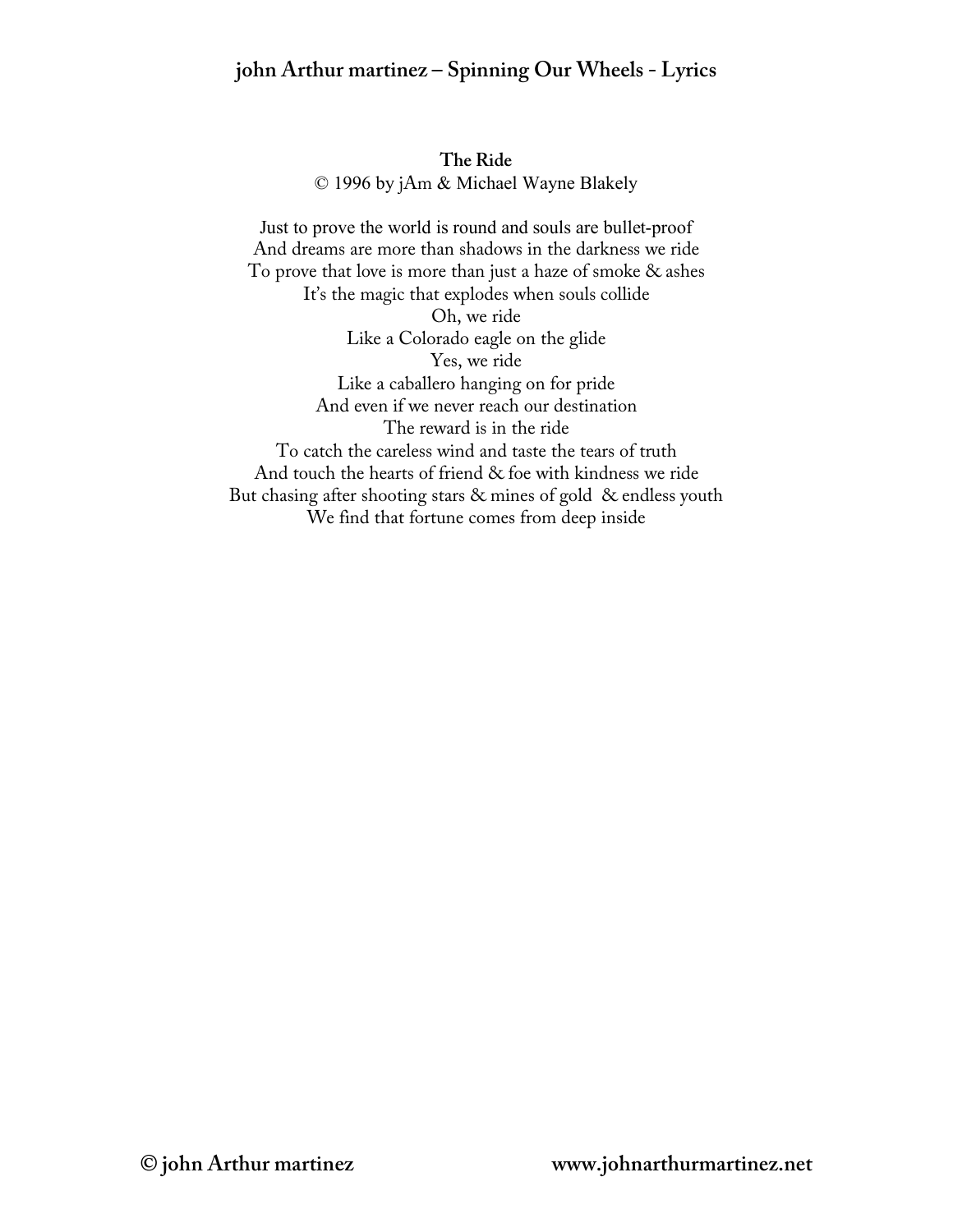**The Man Who Holds the Bow** © 2000 by jAm & Mike Blakely

## *Verse 1*

School let out and the June bugs came & with the heat the prayers for rain I spent that summer on my Granddad's farm Fiddlin' 'round and sweatin' up a storm Granddad sure was good with a bow Wasn't one fiddle song he didn't know And he tried to show me the way he played But you should've heard the noise I made *Chorus:* Oh, If I've learned a little My Granddad told me so It ain't so much the fiddle It's the man who holds the bow The man who holds the bow *Verse 2* After my chores were done and the sun sank low He tried to show me the cotton-eyed Joe I played that fiddle until my fingers were sore And in my dreams I played a little more *Verse 3* I only knew one tune and I almost had it licked As the hay was baled and the cotton was picked And then a cool rain fell as the leaves began to fall

And I was fiddlin' at the harvest ball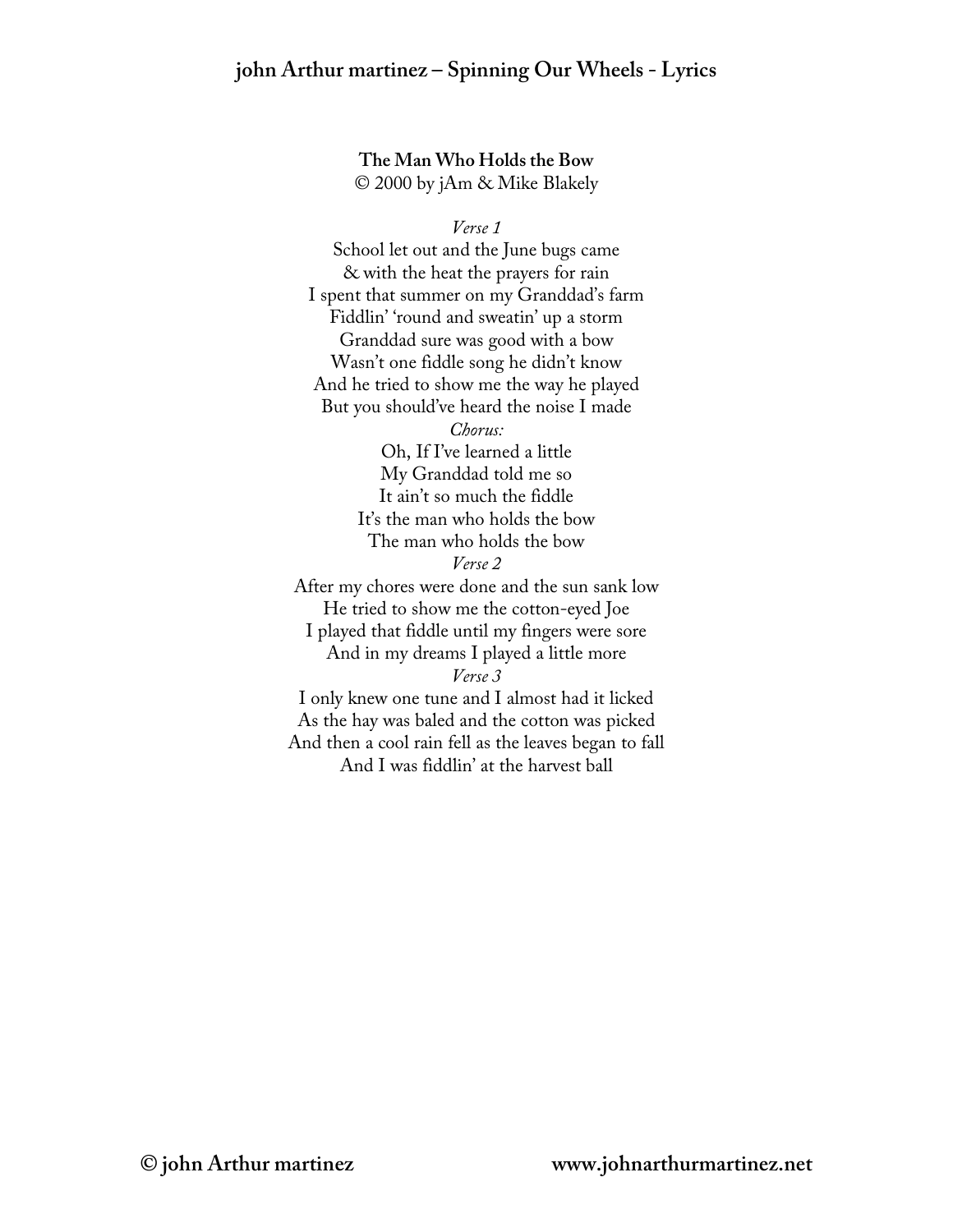## **Woman In Love (With Being In Love)** by jAm & Johnson

Oh you're in love alright And it shows in your eyes It's bursting out at the seams But you're in love with love With being in love You're only in love with a dream And how can I compare With a prince in a dream I'm a man and he's make believe You're a woman in love with being in love You ain't in love with me You're sweet dream of love Is a nightmare to me A dream can do you no wrong Ah, but I sure can I can say the wrong thing I can staty out a little too long Your a woman in love with being in love You ain't in love with me.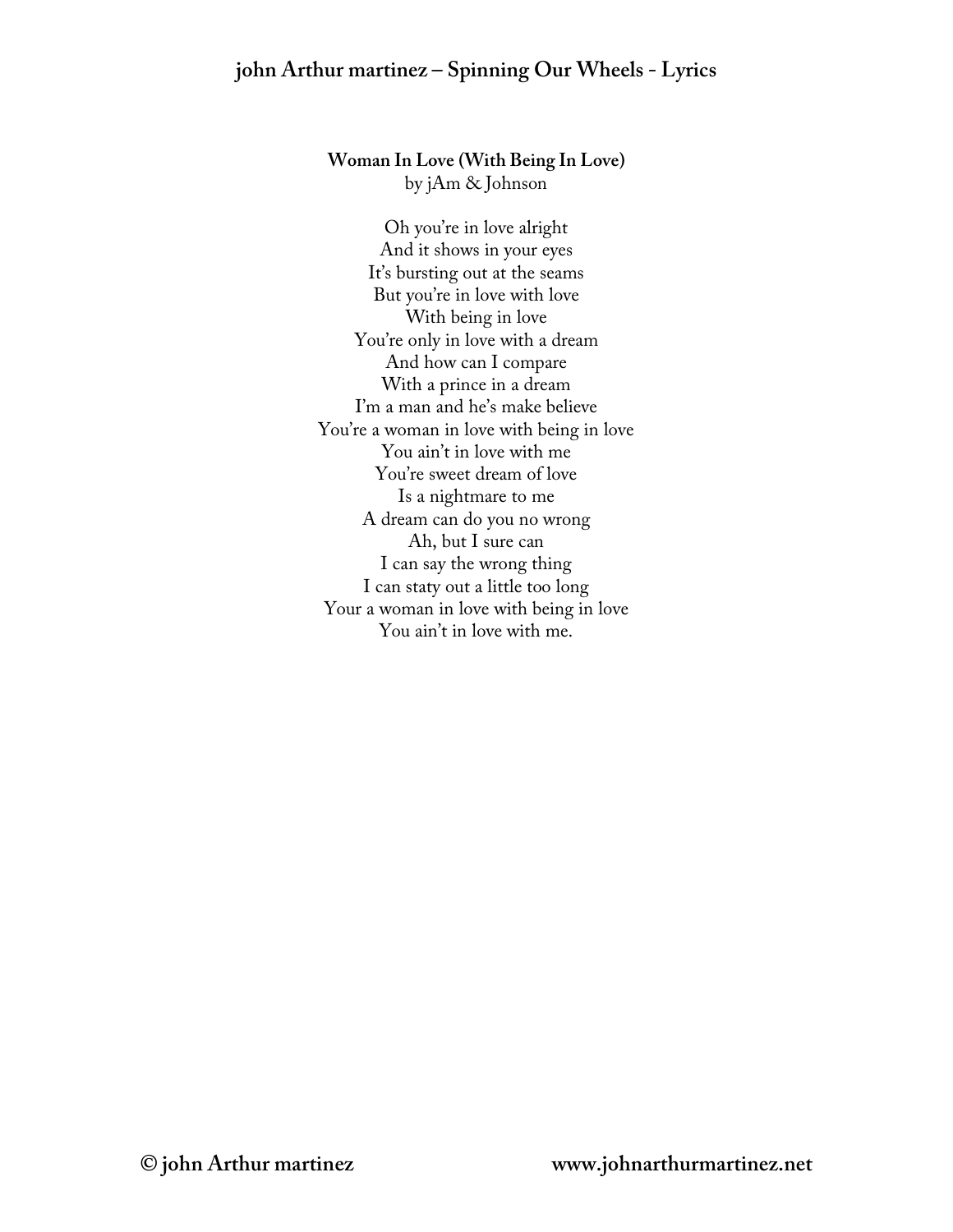**Thunder & Lightning** © *2000 by* jAm

*verse:* You're thunder and lightning The wind on the plains You cry for attention But you're crying in vain You're an act of contrition But your numb to my pain You're thunder and lightning But you bring me no rain *Chorus:* I need the rain to wash the salt from my eyes I need the rain to wash away all the lies But thunder and lightning Only drive me insane You are thunder and lightning You but you bring me no rain *verse:* I'm dry and I'm thirsty I look to the sky My petals are crumbling My leaves will soon die But your rumbling exparessions Only drive me insane Your thunder is fruitless You bring me no rain †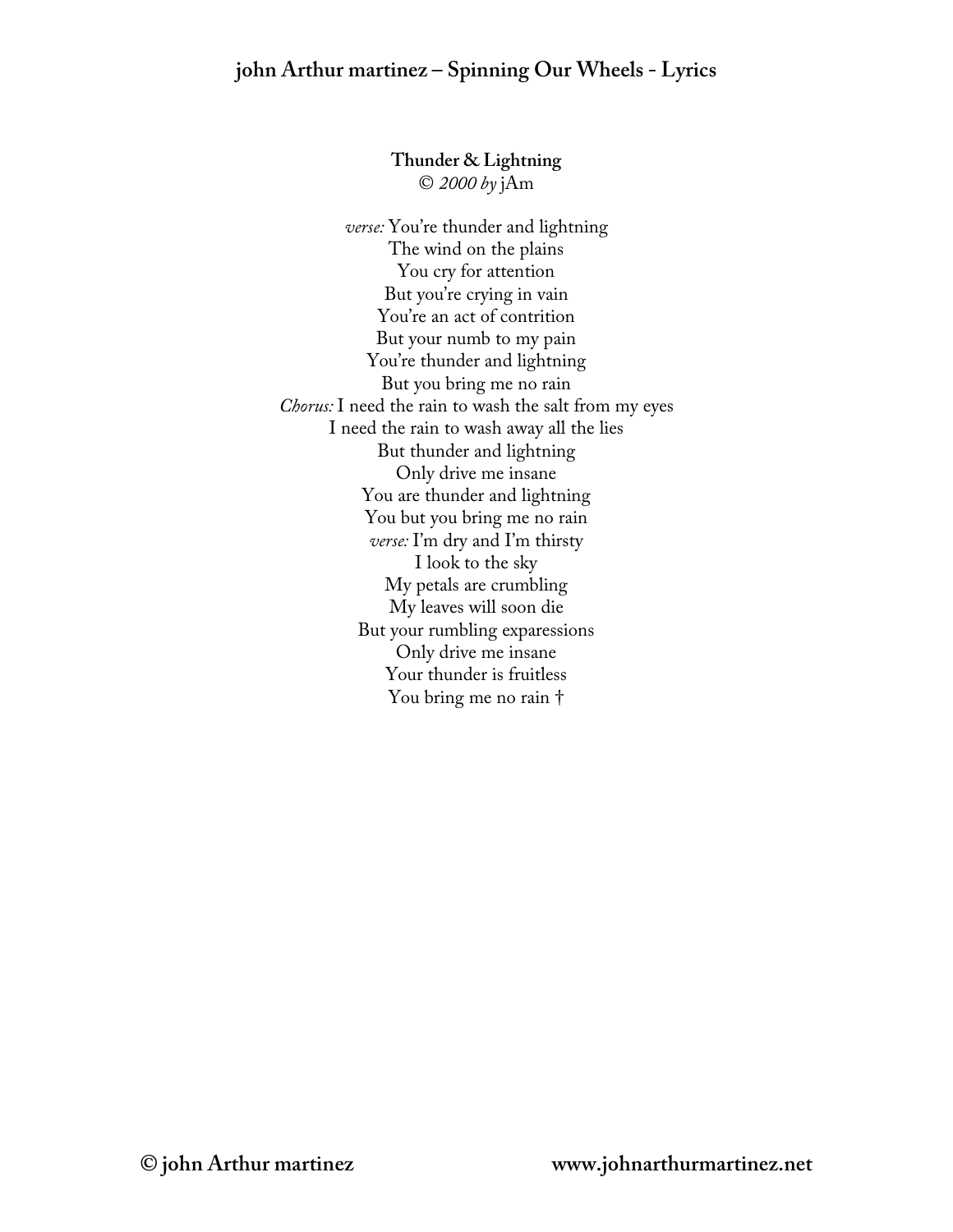**Rainy, Rainy, Clouds** by jAm Sitting by the staring window Sailing through uncaring limbo The rainy day sure can sway A young man's heart The rain's a never ending fountain And through the glass the desert mountains Browned-palm trees, chinaberry leaves And cactus You regret the things you said last night And swear that soon you'll set things right You say you will Your heart beats—still The truth still hurts It's a blues song in Tucson When the rain stays for too long The cities blind When the sun's behind Rainy, rainy clouds But, the rain has always been a friend to you You don't mind it when the skies are blue You love the rain Through the pane Beneath the blue-cloud shroud And you love the rain when it stings your face And fills the rivers full of grace And gives you drink Makes you think And cleanses guilt It purifies and it satisfies When you feel the tears the sky cries But Tucson's blind When the sun's behind Rainy, rainy clouds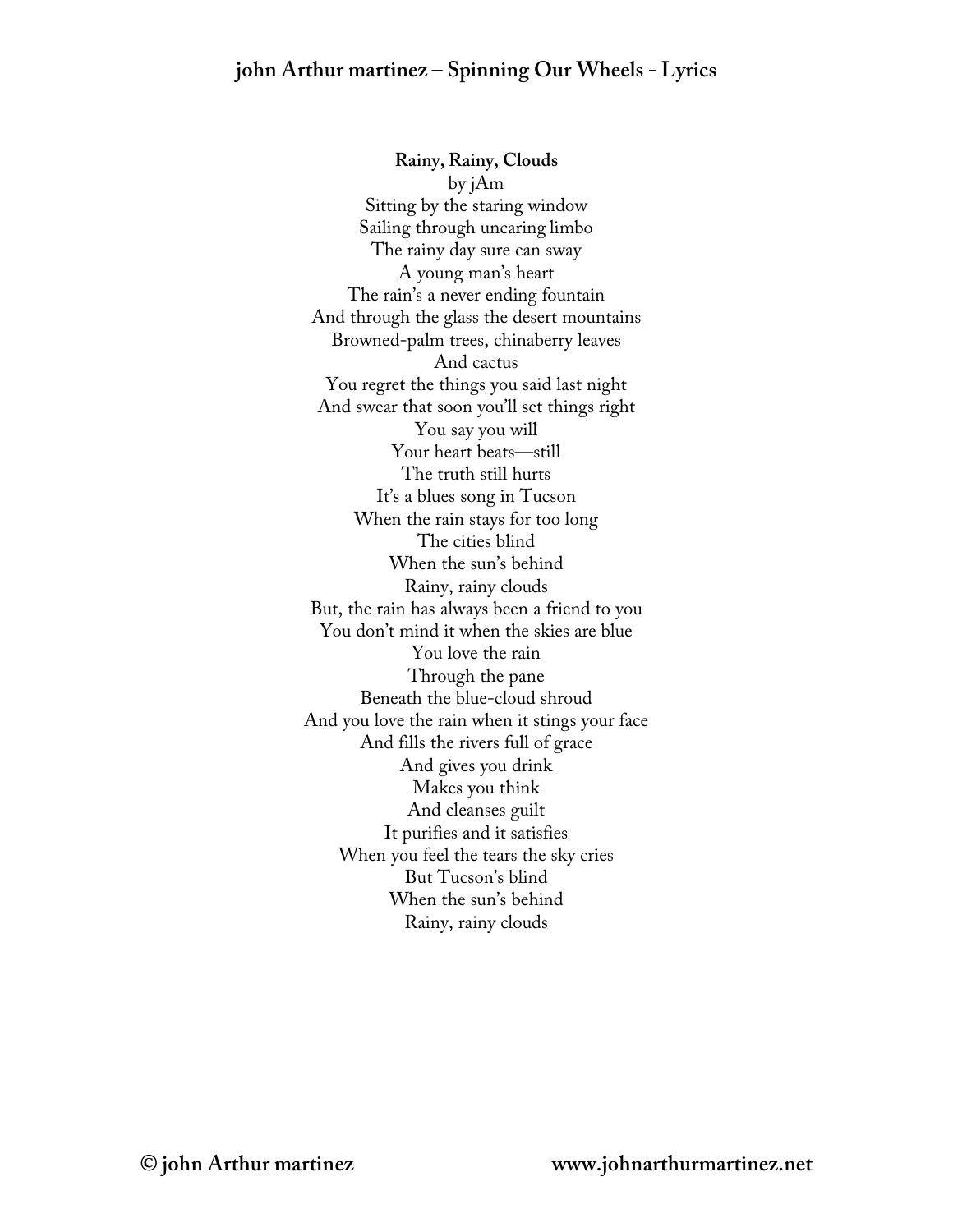**Long Walk Home** By jAm & Myrl McDuffie

*Verse:* He was a Friday night hero The least likely to fail Destined for glory So we all wished him well Now he's coming back home To the town he outgrew What will he say So few of his dreams have come true *Chorus:* It's a long walk home When your dreams break down On the two-lane road To your old home town Your dreams once shined Like steel and chrome But when your dreams break down On the road of life It's a long walk home *Verse:* She should be in the movies That's what everyone said But her Friday night hero Left her crying instead And she loves his child Born in '83 Oh, maybe their baby will finish What they meant to do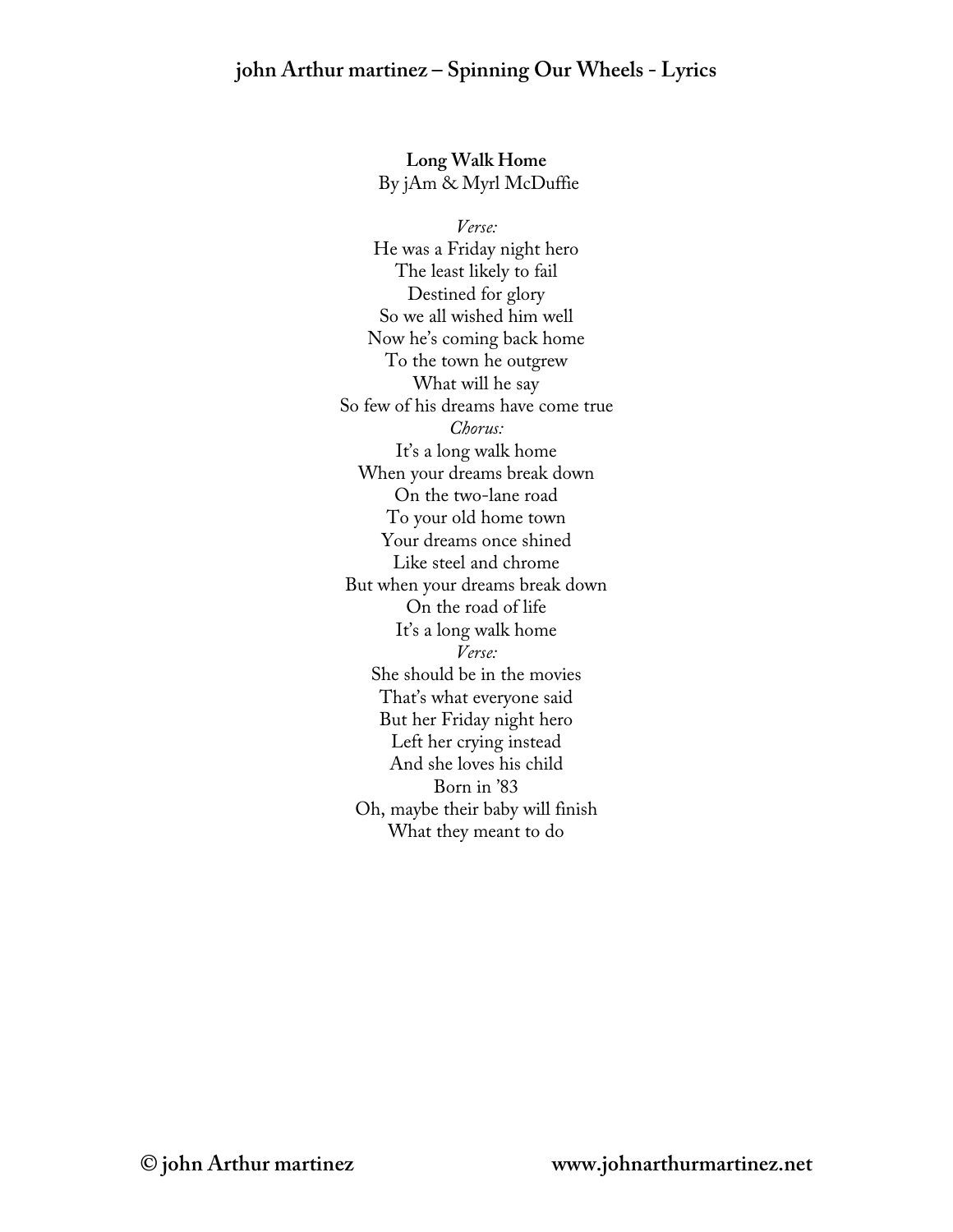## **Once Upon A Broken Heart** by jAm & MyrleMcDuffie

Once upon a broken heart A princess tore my world apart And in my book of memories She stained each page with misery I just died when I saw her tainted dress Then she lied and I knew she could not care less Our castle once stood tall and proud Then the walls came tumbling down Once upon a broken heart I lived without a melody But when I find the perfect heart I know I'll hear a symphony So if you hear cathedral bells Perhaps they toll for me.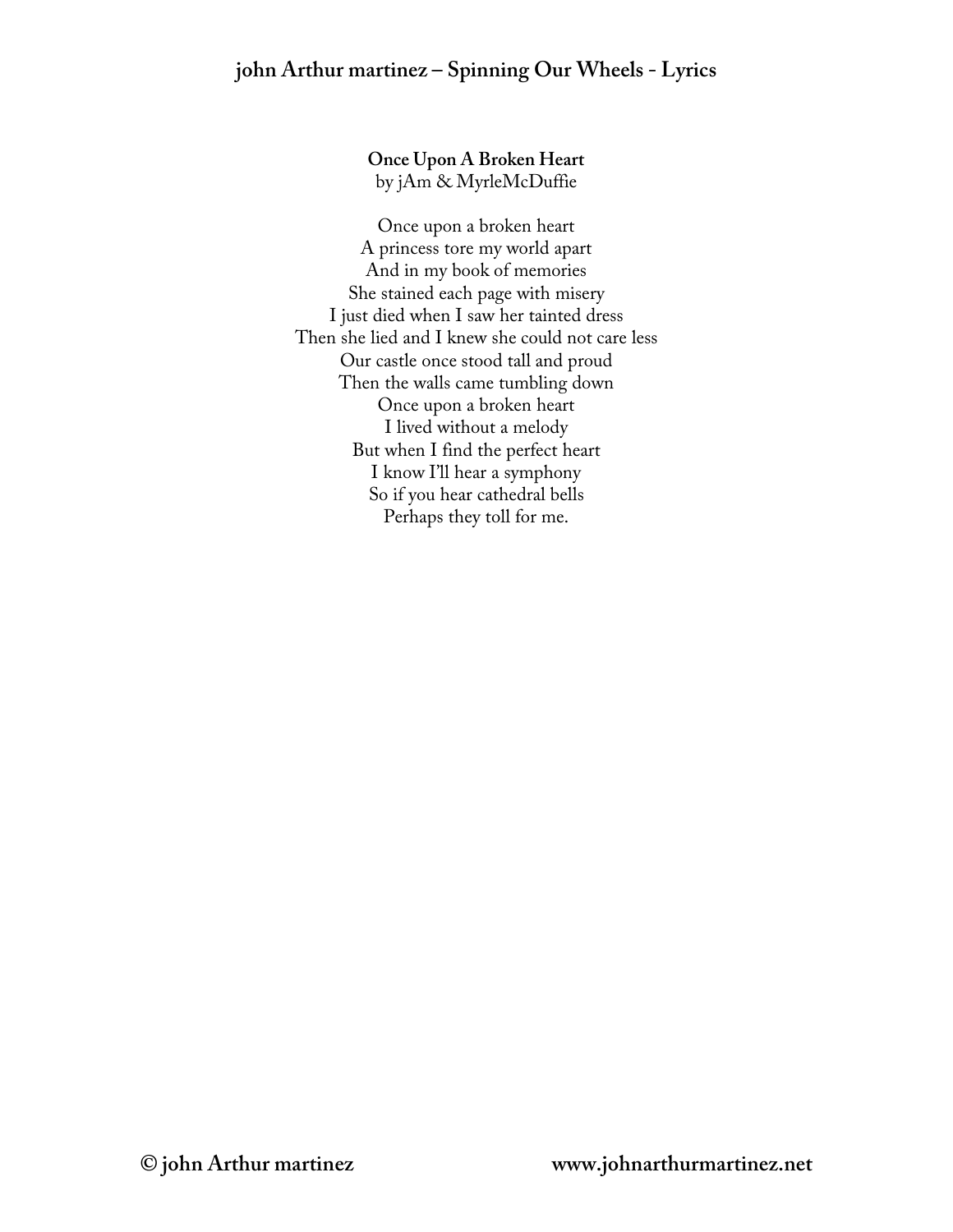**Everyday is Christmas** by jAm & Mike Blakely

Mr. Johnson's Hardware Store Has mistletoe above the door Why don't take a look inside And steal a kiss in broad daylight Everyday is Christmas Everyday my dreams come true Everyday is Christmas When I'm holding you Feel the magic in the air What do we buy your Dad this year? Let's decorate the Christmas tree I love the way you look at me Everyday is Christmas Everyday my dreams come true Everyday is Christmas When I'm holding you And what is Christmas anyway But the love God gives us everyday… Everyday is Christmas Everyday my dreams come true Everyday is Christmas When I'm holding you Alternate verse: I feel the spirit in the air Every moment you are near I love the way you look at me You're the icing on the tree